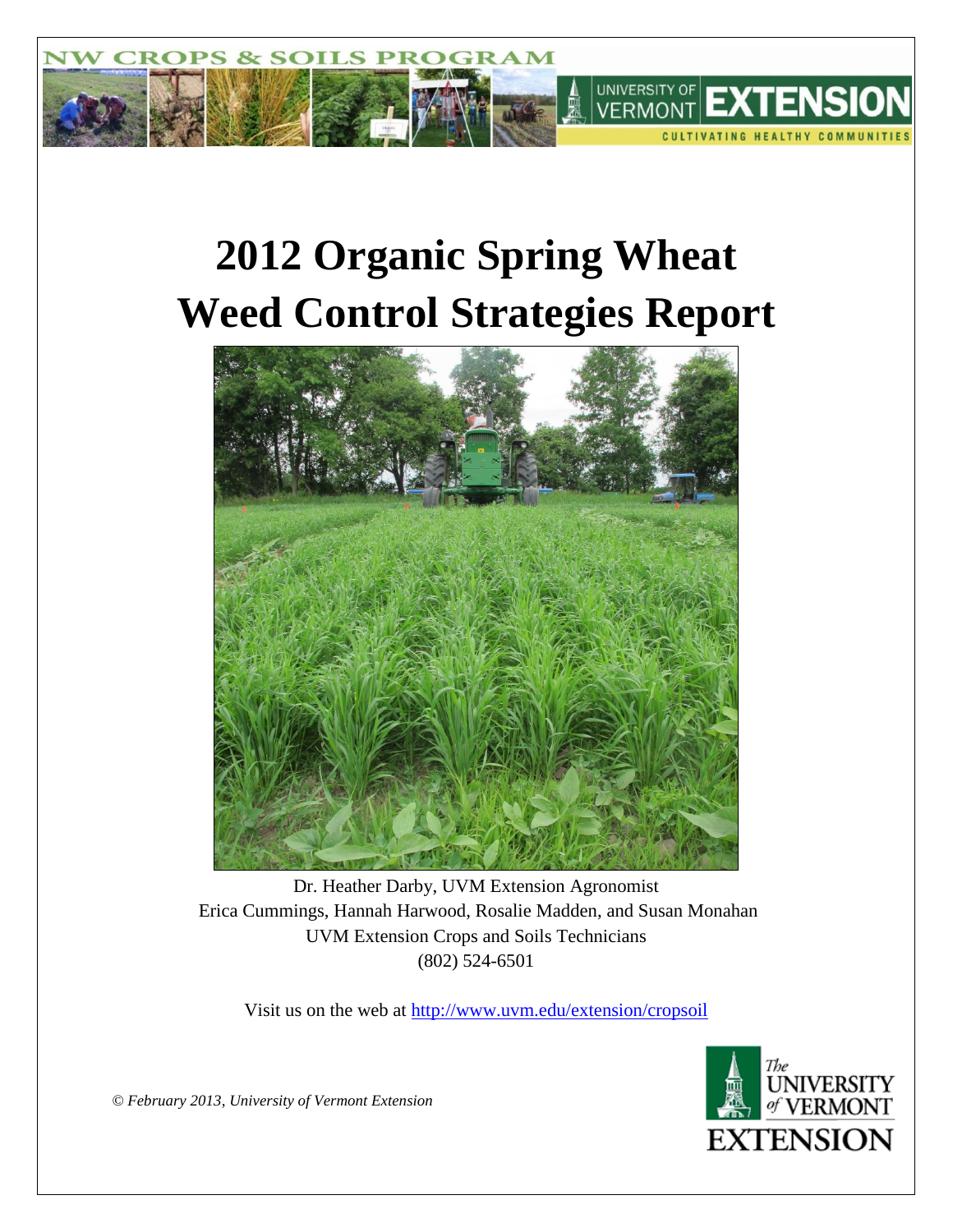#### **2012 ORGANIC SPRING WHEAT WEED CONTROL STRATEGIES REPORT**

Dr. Heather Darby, University of Vermont Extension [Heather.Darby\[at\]uvm.edu](mailto:Heather.Darby@uvm.edu)

Many organic cereal grain growers struggle with weed issues, especially in spring wheat. Weed competition is one of the major issues in spring wheat due to many factors. Some of those factors include weed seed flushes from spring tillage and weed germination at the same time as crop germination. With this in mind, the University of Vermont Extension has begun conducting trials to evaluate the effects of different weed control methods in spring wheat. In 2012, the study was continued to develop strategies that will minimize weed competition while maintaining yield and quality parameters to successfully produce high-quality bread wheat. The management practices evaluated include variable row spacing and mechanical cultivation with a tineweeder or inter-row hoe.

# **MATERIALS AND METHODS**

The 2012 study was conducted at Borderview Research Farm in Alburgh, VT (Table 1). The experimental design was a randomized complete block with four replications. The treatments were four weed management practices (Table 2). All 'Standard' plots had a row spacing of seven inches; all plots marked with a '+' symbol were tineweeded twice after emergence; and narrow and wide plots have varied row spacing (4.5 and 9 inches, respectively). The plot size was 5' x 40'. The soil was a rocky Benson silt loam, and the previous crop was sunflowers. In the spring, the seedbed was prepared with a chisel plow, disk and spike-toothed harrow. Each plot was seeded with the spring wheat variety Barlow (North Dakota Foundation Seed). Wheat was planted on 19-Apr with either a Sunflower 9412 no-till planter (for all of the plots with seven-inch row spacing) or, in the case of narrow and wide plots, a Kverneland Accord DL pneumatic seed drill.

| <b>Location</b><br><b>Borderview Research Farm - Alburgh, VT</b> |                                         |  |  |  |
|------------------------------------------------------------------|-----------------------------------------|--|--|--|
| Soil type                                                        | Benson rocky silt loam                  |  |  |  |
| <b>Previous crop</b>                                             | No-till sunflowers                      |  |  |  |
| <b>Spring tillage operations</b>                                 | Chisel plow, disk, spike-toothed harrow |  |  |  |
| Seeding rates (lbs $ac^{-1}$ )                                   | 135                                     |  |  |  |
| <b>Wheat variety</b>                                             | Barlow                                  |  |  |  |
| <b>Replicates</b>                                                | 4                                       |  |  |  |
| <b>Planting date</b>                                             | $19-Apr$                                |  |  |  |
| <b>Harvest date</b>                                              | $23$ -Jul                               |  |  |  |
| Harvest area (ft)                                                | 5 x 40                                  |  |  |  |

**Table 1. Trial information and agronomic practices for the 2012 weed control trial, Alburgh, VT.**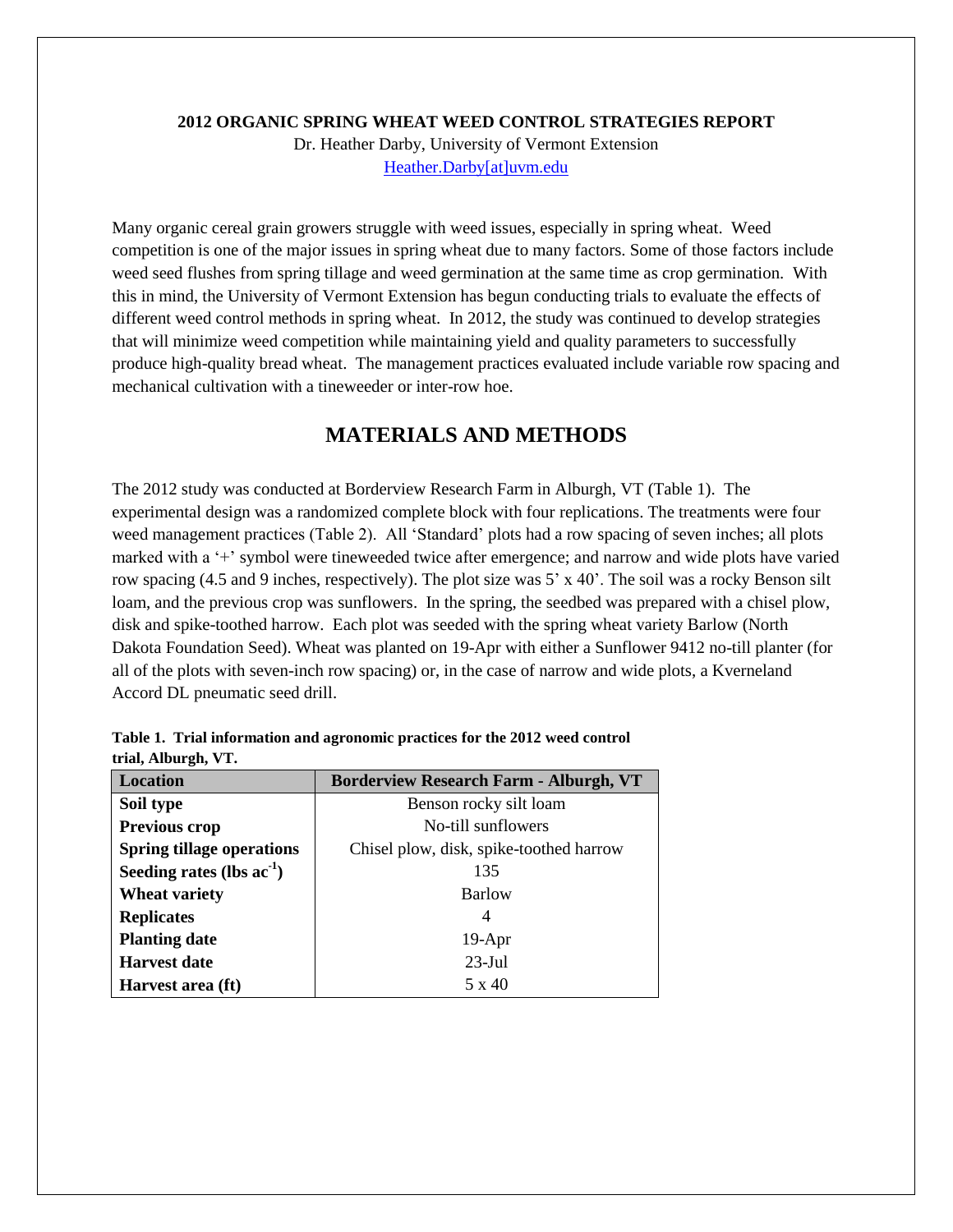| Treatment     | Row spacing | Tineweeding       | Inter-row cultivation |
|---------------|-------------|-------------------|-----------------------|
|               | inches      | date              | date                  |
| Standard      | 7.0         |                   |                       |
| Standard +    | 7.0         | 21-May and 31-May |                       |
| <b>Narrow</b> | 4.5         |                   |                       |
| Wide          | 9.0         |                   | $1-J$ un              |

**Table 2. Treatments in the weed control trial, 2012, Alburgh, VT.**

The 'Standard +' plots, were cultivated with a tineweeder at 32 and 42 days after planting (DAP). This type of cultivation is designed to disturb and uproot weed seedlings in their "white thread root" stage, causing desiccation and death. At each tineweeding event, wheat, as well as annual and perennial grasses and broadleaf plants, were tallied in a specific area before and after tineweeding. This allowed for calculations of wheat mortality, as well as reduction in annual grasses and broadleaf plants. At the time of both tineweeding events, few to no perennial weeds were found; the reductions in perennial weeds are therefore not reported.

The plots with nine-inch row spacing were cultivated with a Schmotzer inter-row hoe on 1-Jun. The Schmotzer hoe, imported from Germany, is a manually-guided, rearmounted implement that can be used to cultivate in between wide rows of wheat (Image 1). This allows weed control to take place later in the growing season, after plants are well established.

Grain plots were harvested with an Almaco SPC50 plot combine on 23-Jul, the harvest area was 5' x 40'. At the time of harvest, plant heights were measured, excluding the awns, in inches. Lodging was recorded by a visual estimate of percent lodged plants and the severity of lodging based on a visual rating with a  $1 - 5$  scale, where 1 indicates minor plant lodging and wheat could still be combined, and 5



**Image 1. Inter-row cultivation using the Schmotzer hoe, Alburgh, VT.**

indicates severe lodging and a complete crop loss. In addition, grain moisture, test weight and yield were calculated.

Following harvest, seed was cleaned with a small Clipper cleaner (A.T. Ferrell, Bluffton, IN). An approximate one pound subsample was collected to determine quality. Quality measurements included standard testing parameters used by commercial mills. Test weight was measured by the weighing of a known volume of grain. Generally the heavier the wheat is per bushel, the higher baking quality. The acceptable test weight for bread wheat is 56-60 lbs per bushel. Once test weight was determined, the samples were then ground into flour using the Perten LM3100 Laboratory Mill. At this time, flour was evaluated for its protein content and falling number. Grains were analyzed for protein content using the Perten Inframatic 8600 Flour Analyzer. Grain protein affects gluten strength and loaf volume. Most commercial mills target 12-15% protein. Protein was calculated on a 12% moisture and 14% moisture basis. The determination of falling number (AACC Method 56-81B, AACC Intl., 2000) was measured on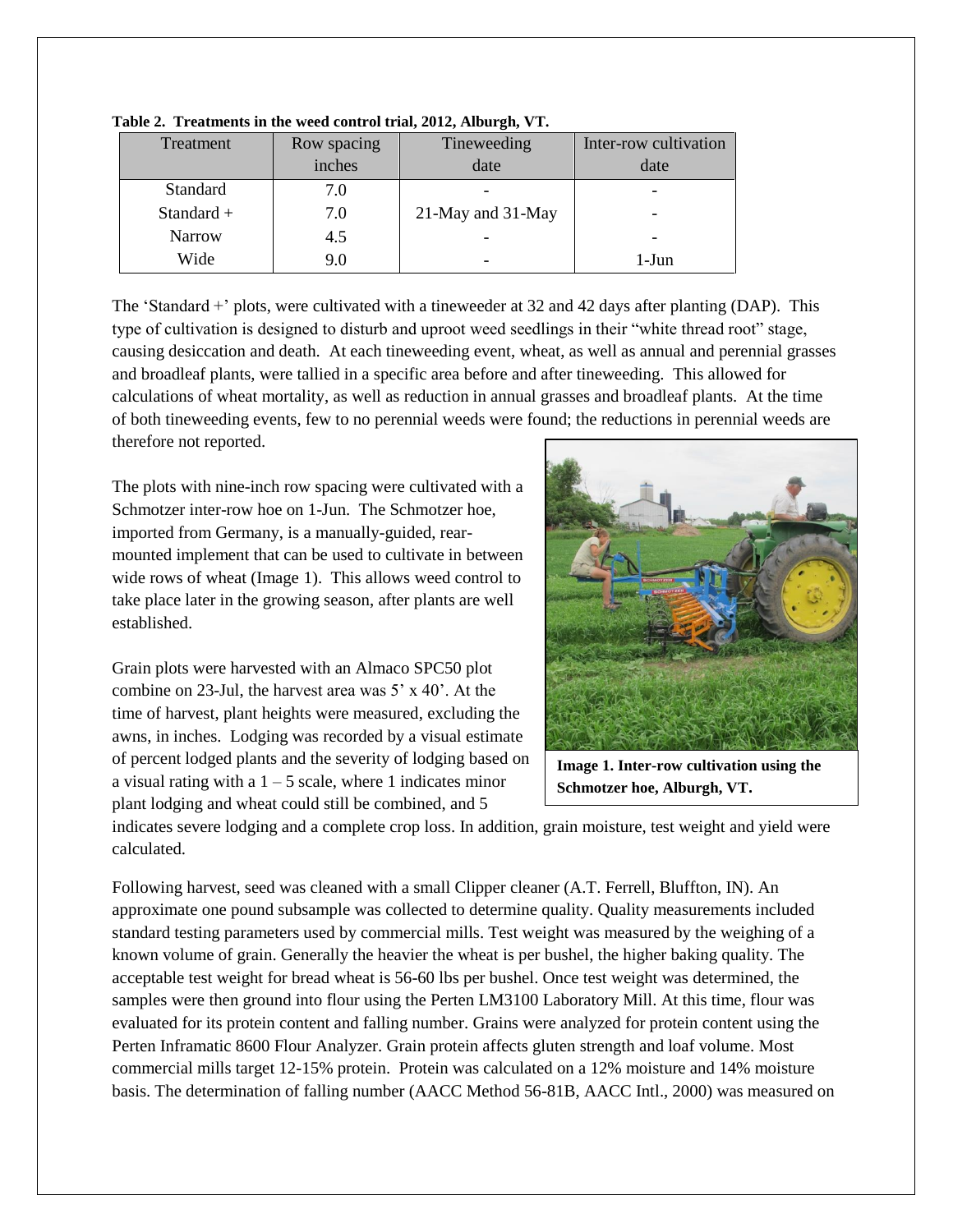the Perten FN 1500 Falling Number Machine. The falling number is related to the level of sprout damage that has occurred in the grain. It is measured by the time it takes, in seconds, for a stirrer to fall through a slurry of flour and water to the bottom of the tube. Falling numbers greater than 350 indicate low enzymatic activity and sound quality wheat. A falling number lower than 200 indicates high enzymatic activity and poor quality wheat.

All data was analyzed using a mixed model analysis where replicates were considered random effects. The LSD procedure was used to separate weed management strategy means when the F-test was significant ( $P < 0.10$ ).

#### **LEAST SIGNIFICANT DIFFERENCE (LSD)**

Variations in yield and quality can occur because of variations in genetics, soil, weather and other growing conditions. Statistical analysis makes it possible to determine whether a difference among treatments is real or whether it might have occurred due to other variations in the field. All data was analyzed using a mixed model analysis where replicates were considered random effects. At the bottom of each table, a Least Significant Difference (LSD) value is presented for each variable (e.g. yield). LSDs at the 10% level (0.10) of probability are shown. Where the difference between two treatments within a column is equal to or greater than the LSD value at the bottom of the column, you can be sure in 9 out of 10 chances that there is a real difference between the two values. Treatments listed in bold had the top performance in a particular column; treatments that were not significantly lower in performance than the highest value or top performing treatment in a particular column are indicated with an asterisk.

In the example below, treatment C is the top-performer and is significantly different from treatment A but not from treatment B. The difference between B and C is equal to 729, which is less than the LSD value of 889. This means that these treatments did not differ in yield. The difference between A and C is equal to 1454, which is greater than the LSD value of 889. This means that the yields of these two treatments were significantly different from one another.

| Variety | Yield |  |
|---------|-------|--|
| A       | 3161  |  |
| B       | 3886* |  |
| 0       | 4615* |  |
| LSD     | 889   |  |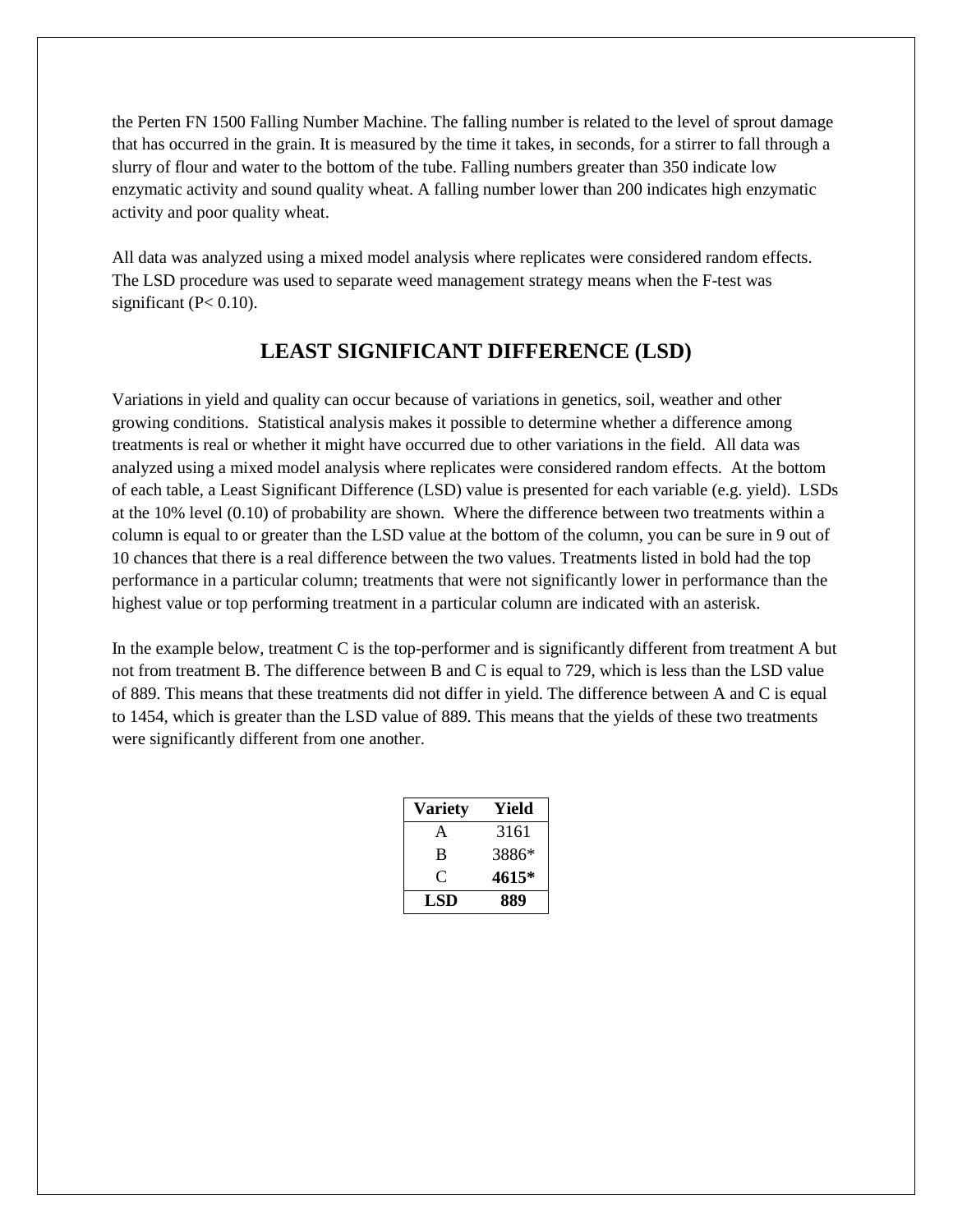#### **RESULTS**

Seasonal precipitation and temperatures were recorded using a Davis Instruments Vantage Pro2 weather station at Borderview Research Farm in Alburgh, VT, weather data was summarized for the 2012 growing season (Table 3). Though May was wetter than normal (based on 1981-2010 data), April, June, and July all had less precipitation than average. All months during the growing season had higher than average temperatures (based on 1981-2010 data). There were an accumulated 3547 Growing Degree Days (GDDs) at a base temperature of 32°F. This was 195 more than the historical 30-year average for April-July. Favorable spring weather led to earlier than normal planting and harvest of spring wheat.

| Alburgh, VT                   | April   | <b>May</b> | June    | <b>July</b> |
|-------------------------------|---------|------------|---------|-------------|
| Average Temperature (F)       | 44.9    | 60.5       | 67.0    | 71.4        |
| Departure from Normal         | 0.10    | 4.10       | 1.20    | 0.80        |
|                               |         |            |         |             |
| Precipitation (inches) *      | 2.64    | 3.90       | 3.22    | 3.78        |
| Departure from Normal         | $-0.18$ | 0.45       | $-0.47$ | $-0.37$     |
|                               |         |            |         |             |
| Growing Degree Days (base 32) | 396     | 884        | 1046    | 1221        |
| Departure from Normal         | 12.0    | 128        | 32.0    | 23.0        |

**Table 3. Summarized weather data for 2012 – Alburgh, VT.**

Based on weather data from Davis Instruments Vantage Pro2 with Weatherlink data logger.

Historical averages for 30 years of NOAA data (1981-2010).

\* Precipitation data from June-September 2012 is based on Northeast Regional Climate Center

data from an observation station in Burlington, VT.

The timing of post-emergence tineweeding was an effective method of weed control (Table 4). The average wheat mortality was lowest when tineweeding occurred on 31-May (0.0%). Tineweeding on 21- May removed more annual grasses and broadleaves than the later tineweeding event. Hence, delaying tineweeding reduced crop loss but also led to less effective weed control.

| Table 4. Effect of the timing of tineweed events on wheat mortality and |
|-------------------------------------------------------------------------|
| weed reduction, Alburgh, VT.                                            |

|           | Tineweed timing Wheat mortality |      | Annual broadleaf<br>weed reduction |  |
|-----------|---------------------------------|------|------------------------------------|--|
|           | $\%$                            | $\%$ |                                    |  |
| $21$ -May | 1.10                            | 76.0 | 74.0                               |  |
| $31$ -May | 0.OO                            | 62.4 | 66 9                               |  |

Weed control methods significantly impacted grain yields. The highest yielding treatment was the 'Narrow' row spacing with 3787 lbs  $ac^{-1}$ . The other top yielding treatment was the 'Standard +' with 3654 lbs ac<sup>-1</sup>. The lowest yielding treatments were the 'Wide' row and 'Standard' treatment (Table 5, Figure 1). There were no significant differences in the grain moisture, test weight, protein and falling number. All of the treatments were in the optimal 56 to 60lbs  $bu^{-1}$  test weight for wheat. The treatments with the highest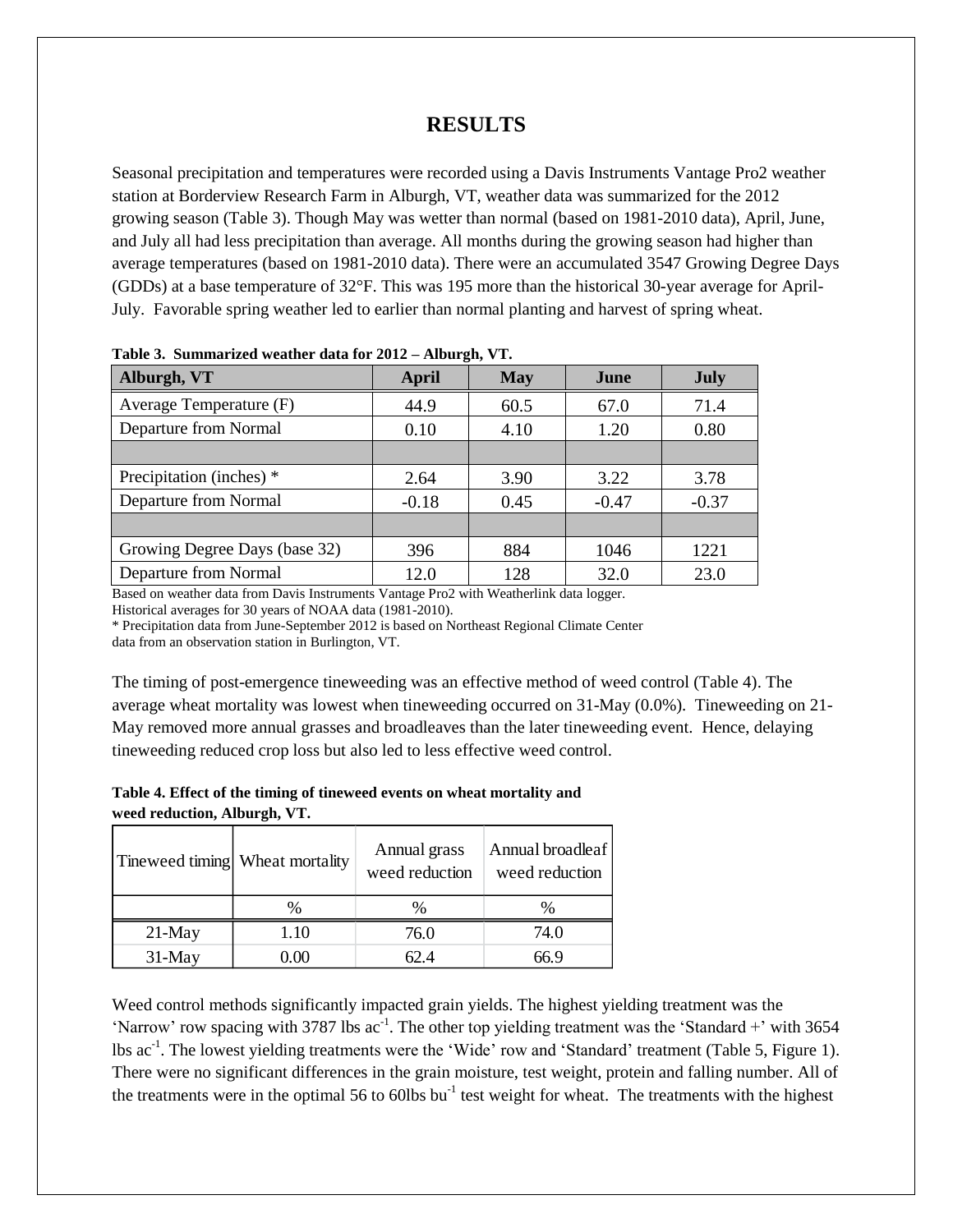protein levels were the 'Standard' and 'Standard+' at 14.4%. Interestingly, the lowest protein was the 'Narrow' treatment at 13.8% although not significantly different from the other weed control treatments. All of the treatments had protein levels that met commercial milling standards of 12-15%. The falling numbers for each treatment exceeded industry standards of 250-400 seconds.

| Treatments    |                               |          |              | Quality      |                                                     |                   |  |
|---------------|-------------------------------|----------|--------------|--------------|-----------------------------------------------------|-------------------|--|
|               | Yield $@13.5\%$<br>moisture   | Moisture | Test weight  | 12% moisture | Crude protein $@$ Crude protein $@$<br>14% moisture | Falling<br>number |  |
|               | $\text{lbs}$ ac <sup>-1</sup> | $\%$     | bu $ac^{-1}$ | $\%$         | %                                                   | seconds           |  |
| Standard      | 2929                          | 18.7     | 58.1         | 14.4         | 14.1                                                | 418               |  |
| Standard $+$  | 3654*                         | 18.2     | 58.6         | 14.4         | 14.1                                                | 430               |  |
| <b>Narrow</b> | 3787*                         | 17.4     | 59.8         | 13.8         | 13.5                                                | 424               |  |
| Wide          | 3006                          | 17.4     | 59.5         | 14.1         | 13.8                                                | 430               |  |
| LSD(0.1)      | 683                           | NS       | <b>NS</b>    | <b>NS</b>    | <b>NS</b>                                           | <b>NS</b>         |  |
| Trial means   | 3344                          | 17.9     | 59.0         | 14.2         | 13.8                                                | 426               |  |

**Table 5. Impact of weed control strategies on wheat yield and quality.**

Treatments indicated in **bold** had the top observed performance in a particular column.

\* Treatments with an asterisk did not perform significantly lower than the top-performing treatment in a particular column.

NS – No significant difference was determined between treatments.



**Figure 1. The impact of weed control strategies on yield, Alburgh, VT.** Treatments with the same letter did not differ significantly in yield.